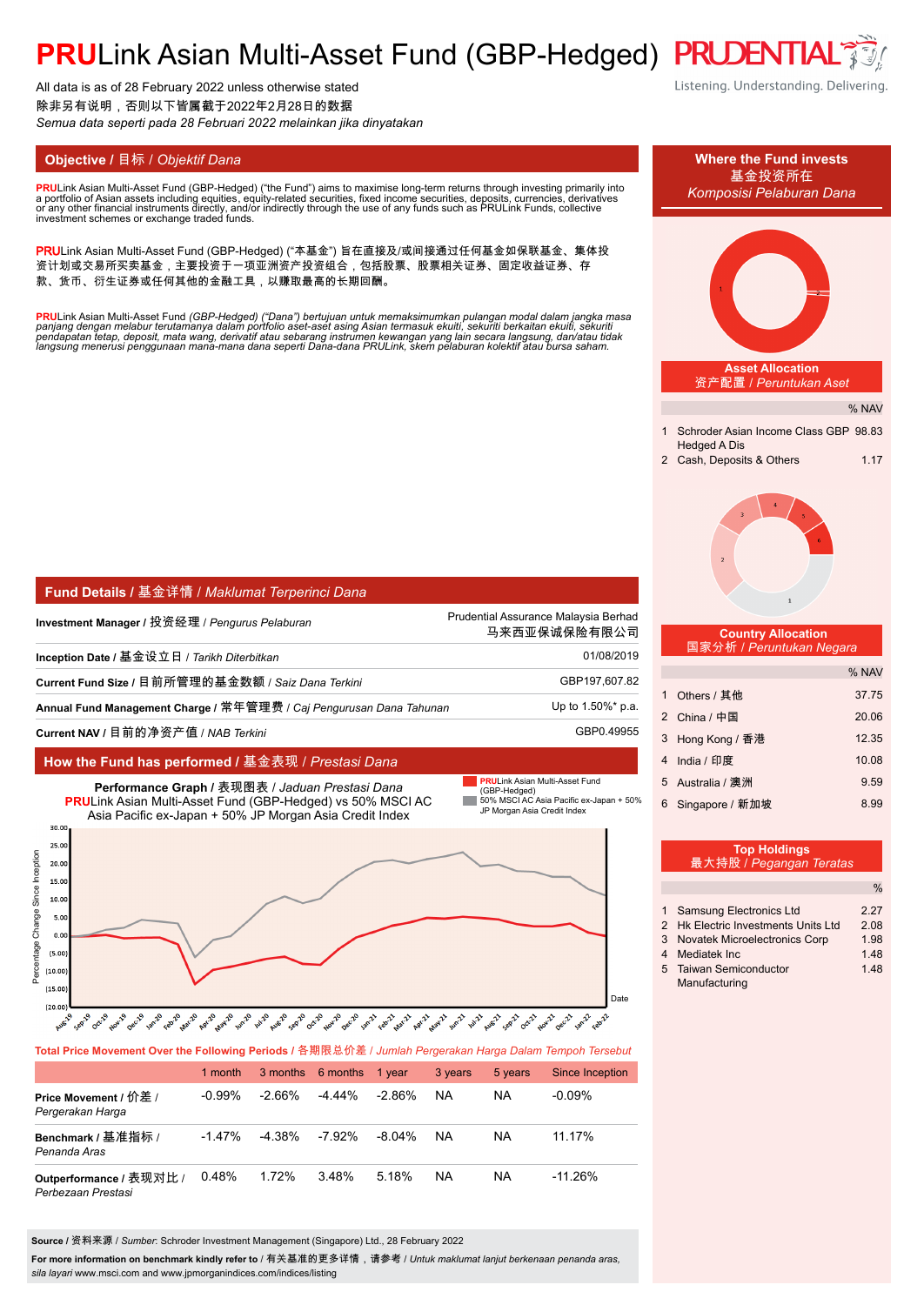# **PRULink Asian Multi-Asset Fund (GBP-Hedged) PRUDENTIAL<sup>7</sup>**

All data is as of 28 February 2022 unless otherwise stated 除非另有说明,否则以下皆属截于2022年2月28日的数据 *Semua data seperti pada 28 Februari 2022 melainkan jika dinyatakan*

Listening. Understanding. Delivering.

# **Monthly Update /** 每月简报 / *Peningkatan Bulanan*

## **Market Review /** 市场回顾 */ Tinjauan Bulanan*

In February, Asia Pacific ex Japan equities recorded modest decline following a volatile month on global stock markets against Russia's invasion of Ukraine towards the end of the month. Stocks in China and Hong Kong slipped as US and European countries started to impose economic sanctions on Russia, leading to commodity price rises and renewed concerns over higher inflation. On the other hand, technology stocks also declined due to further concerns over changing regulations in China.

The sentiment further dampened in Hong Kong as the spread of Omicron variant resulted in tighter social distancing rules. Stocks in Taiwan also ended the month lower, with mixed performance from financial and technology stocks. Despite volatile period, stocks in Australia gained on the back of strong earnings reports and its higher exposures in energy and materials sectors which benefitted from the soar in commodities prices. Thailand and Indonesia also ended the month in positive territory. Over to fixed income, US government yields had a volatile month and moved slightly higher, with US 10-year Treasury yield increasing from 1.78% to 1.82%. Yields rose initially as expectations on interest rate hikes continued to dominate headlines but retracted later in the month on the back of Russia's invasion of Ukraine . Asian high yield bonds continued to underperformed investment grade bonds.

俄罗斯在2月杪入侵乌克兰一举令全球股市动荡不定,结果2月的亚太(日本除外)股市适度走跌。中国与香港股市亦往下调整,因为美国和欧洲开始向俄罗斯实 行经济制裁,导致原产品价格扬升,再次引起通膨升温方面的关注。另一方面,科技股项也因市场进一步关注于中国管制条列的改变而下挫。

香港的市场情绪更为低落,主要是Omicron的蔓延使到保持社交距离的管制更加严格。台湾股项也在当月收以较低的水平,金融和科技股项的表现并不一致。无 视于动荡的市况,澳洲股市走势上扬,因为盈利报告强稳,而且也较易受到能源与原料领域的影响 – 它们从飙高的原产品价格中受惠。泰国和印尼当月亦以涨幅 作收。固定收益证券方面,美国政府债券回酬当月波动不已而收以稍高的水平,10年期美国国库债券(UST)回酬从1.78%增至1.82%。回酬开始的时候因升息 的预期而扬升,但在当月迟些时候却因俄罗斯入侵乌克兰而走跌。亚洲高回酬债券的表现依旧低于投资级债券。

*Pada bulan Februari, ekuiti Asia Pasifik luar Jepun mencatatkan penurunan sederhana berikutan bulan yang tidak menentu di pasaran saham global susulan pencerobohan Rusia ke atas Ukraine di akhir bulan. Stok di China dan Hong Kong merosot apabila AS dan negara Eropah mula mengenakan sekatan ekonomi ke atas Rusia, yang menyebabkan kenaikan harga komoditi dan kebimbangan baharu terhadap inflasi yang lebih tinggi. Sebaliknya, stok teknologi juga merosot disebabkan kebimbangan yang semakin bertambah tentang perubahan peraturan di China.*

*Sentimen semakin lemah di Hong Kong apabila penularan varian Omicron mengakibatkan peraturan penjarakan sosial yang lebih ketat. Stok di Taiwan juga mengakhiri bulan lebih rendah, dengan prestasi bercampur-campur stok kewangan dan teknologi. Walaupun berada dalam tempoh yang tidak menentu, stok di Australia mencatat keuntungan berikutan*  laporan pendapatan yang kukuh dan pendedahannya yang lebih tinggi dalam sektor tenaga dan bahan yang mendapat manfaat daripada kenaikan harga komoditi. Thailand dan *Indonesia juga mengakhiri bulan tinjauan secara positif. Menyorot pendapatan tetap, hasil kerajaan AS menelusuri bulan yang tidak menentu dan bergerak lebih tinggi sedikit, dengan hasil Perbendaharaan AS 10 tahun meningkat daripada 1.78% kepada 1.82%. Hasil yang pada mulanya meningkat dipacu jangkaan mengenai kenaikan kadar faedah terus mendominasi tajuk utama tetapi mengundur pada akhir bulan berikutan pencerobohan Rusia ke atas Ukraine. Bon hasil tinggi Asia masih lagi tidak mengatasi prestasi rendah bon gred pelaburan.*

## **Market Outlook /** 市场展望 */ Gambaran Bulanan*

Indeed, we believe the long term structural growth in Asia remains intact, supported by favourable demographics, growing middle classes, consumerism and disruption trends. The expectation of more stimulative policy in China, robust earnings forecasts, and more attractive valuations compared to the developed markets further solidified our preference towards Asia as a region. In the income space, Asia continues to offer the highest dividend compared to other regions. Also, the wide set of companies across sectors that offer attractive payout makes Asia a more resilient source of income, especially when we stress that diversification is key in the current market environment. As a result, we continue to maintain our preference on equities over fixed income but will look to de-risk slightly in light of the intensifying Russia-Ukraine conflict. We continue to stress that a more cautious and diversified stance is warranted to navigate the market volatilities.

我们依旧看好亚洲的长期结构性成长,扶持因素包括有利的人口结构、不断增长的中层阶级、消费以及干扰的趋势。市场之预期中国政府会提供更多的刺激政 策、偏高的盈利预测,以及比已开发市场更具吸引力的估值,这些因素进一步巩固了我们对亚洲区域的偏好。收益方面,和其他区域相比,亚洲依旧提供最高的 股息。此外,亚洲市场里,各领域中多样化的公司也提供了具吸引力的回酬,令亚洲投资成为丰厚的收益来源,当我们强调多元化投资乃是现今市场环境的主要 <mark>投资策略时,这变得特别重要。有鉴于此,我们持续将重点放在股项而非固定收益证券,但会因俄罗斯-乌克兰冲突事件的升温而设法稍微减少相关的风险。在这</mark> 动荡的市况中,我们依旧会采取比较谨慎与多元化投资的立场。

*Kami sesungguhnya percaya bahawa struktur pertumbuhan jangka panjang di Asia kekal utuh, disokong oleh demografi yang menggalakkan, kelas pertengahan yang semakin bercambah, kepenggunaan dan trend gangguan. Jangkaan dasar yang lebih menggalakkan di China, ramalan pendapatan yang teguh, di samping penilaian yang lebih menarik berbanding pasaran maju telah mengukuhkan lagi keutamaan kami terhadap Asia sebagai sebuah rantau. Menyorot ruang pendapatan, Asia terus menawarkan dividen tertinggi berbanding rantau lain. Selain itu, rangkaian luas syarikat merentas sektor yang menawarkan pembayaran menarik menjadikan Asia sumber pendapatan yang lebih mampan, terutamanya apabila kami menekankan bahawa kepelbagaian adalah kunci kepada persekitaran pasaran semasa. Oleh sebab itu, kami terus mengekalkan keutamaan terhadap ekuiti berbanding pendapatan tetap namun akan melihat untuk mengurangkan risiko sedikit berikutan konflik Rusia-Ukraine yang semakin sengit. Kami terus menekankan bahawa pendirian yang lebih berhati-hati dan pelbagai adalah wajar untuk mengemudi volatilti pasaran.*

## **Fund Review & Strategy /** 基金表现评论与投资策略 */ Tinjauan dan Strategi Dana*

The Fund returned -0.99% for the month, outperforming the benchmark return of -1.47% by 0.48%. Year-to-date, the fund returned -3.41%, outperforming the benchmark return of -4.37% by 0.96%.

The upward pressure on yields due to heightened inflationary pressure as a result of high energy prices weighed on the fixed income portfolio. Our exposures to Chinese property bonds were the largest performance detractor as the overall sentiment in the sector remains weak. On the other hand, equity positions held up well in this volatile month, registering a small positive return.

We continue to focus on positioning the portfolio against stagflationary risks and maintain our preference on equities over fixed income . We expect equity can still deliver positive returns but may be more muted as we shift to the mature phase of the economic cycle. The delivery of robust earnings will be crucial. As a result, diversification, strong asset allocation and risk management will be key in 2022.

本基金在检讨月份的回酬为-0.99%,超越-1.47%的基准回酬0.48%。年度至今,本基金的回酬为-3.41%,高于-4.37%的基准回酬0.96%。

偏高能源价格的高通膨压力所导致的回酬升压,负面影响了固定收益投资组合。我们的中国产业债券投资乃是基金表现的最大减损者,因为有关领域的整体情绪 仍相当疲弱。另一方面,股项的投资定位在这波动的月份里却有良好的表现而取得些许涨幅。

我们的重点仍在于使投资组合免受停滞性膨胀风险的影响,同时保持偏好股项而非固定收益证券的倾向。我们预测股市依旧会谱下正回酬,但在我们转入经济周